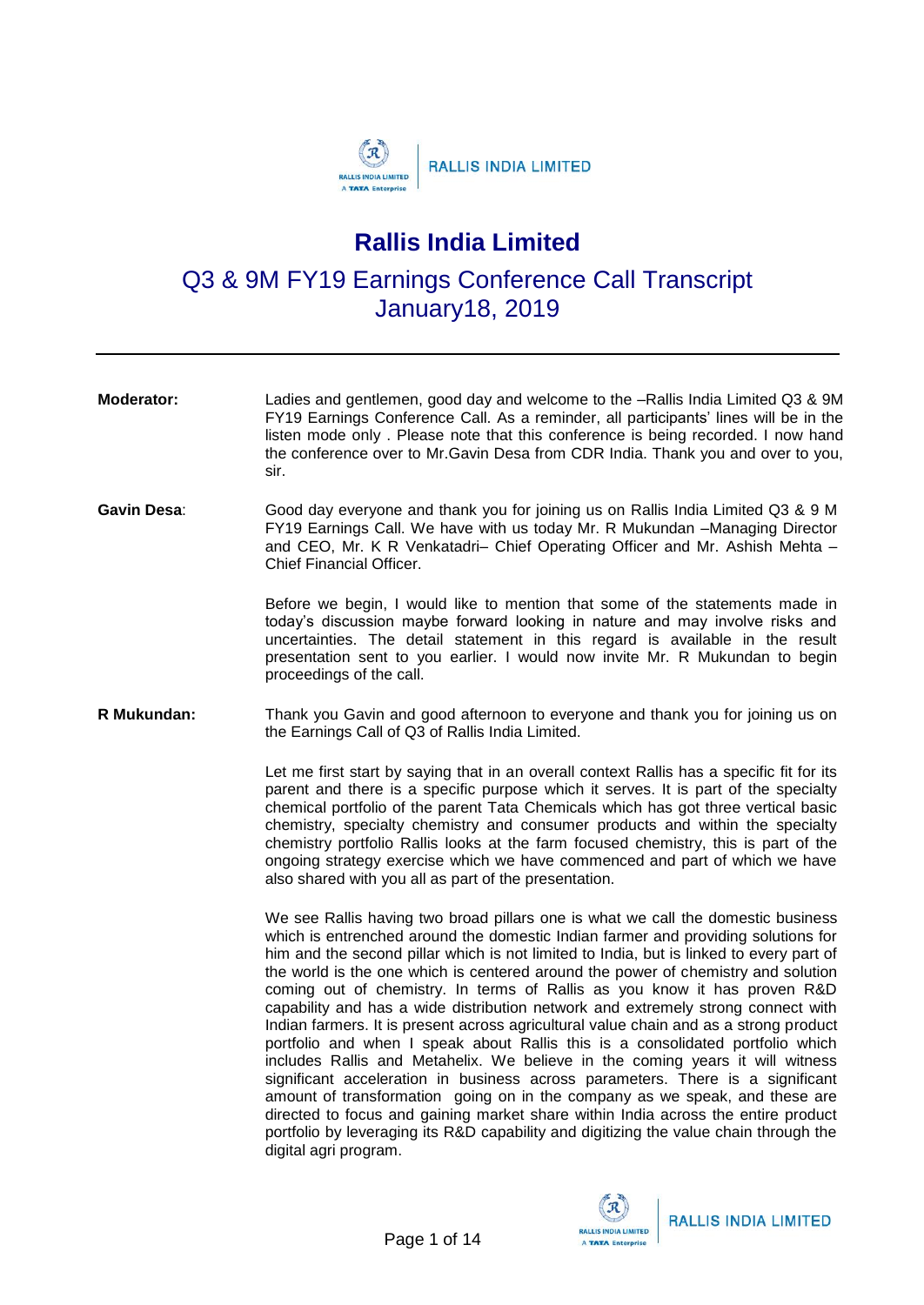At the same time, we are also undertaking strengthening the R&D focus and development of molecules and solutions-based approach in the international business.

Some of the key steps on the domestic front: Strengthening our distributor network across key growth markets, restructuring dealer incentive structure, better alignment of reward and targets and expanding the credit period for select products and improving connect between distributor and top management. The above measures will help us address the issues which were impacting the business in the recent past and pave the way for future growth path. Further we are also focusing on improving product portfolio by increasing the share of specialty product in overall mix.

In addition, we are also focused on increasing our connect with farmer playing an advisory role with what suggestions and solutions we can offer and what kind of package and practices can deliver better perform productivity. Metahelix also holds an important position in the market & has got strong brand connect with farmers and we are delighted to say that the Board of Rallis and Metahelix have yesterday taken a decision to merge these two businesses to offer a complete suite of offering to Indian farmers while maintaining their unique R&D capabilities and strengths and combine that with farm advisory which will deliver across the value chain.

Moving on to the International business:

Rallis chemistry and execution capability is second to none. We are preferred partner for several global innovators both in B2B and contract manufacturing they are poised to deliver strong growth forward. Within B2B business we are focusing on altering mix by stepping up the share of alliances overall mix and we also believe that all requisite capabilities for meeting requirement of global AgroChem players. As far as contract manufacturing is concerned, we have two main products in our portfolio one is PEKK which is polymer chemical and Metconazole which goes into agro chemicals and we are also working on few more products in the pipeline even as we speak.

Further as you are aware, we are investing in capacities for future in growing our domestic and International business. In this regard as the first phase of our expansion in Dahej the board yesterday has cleared an investment of about Rs.100 odd crore to be invested in a formulation unit to start with which will also over a period of time specific technical and the intermediates for those technical in addition to those technical and this is going to be invested in Dahej in a phased manner. Our estimates are that in about five to six years' time we will be investing close to Rs.800 crore in this site, but the first phase of Rs.100 crore has been cleared by the board. So there is an ongoing transition within the company in terms of refocusing and reenergizing the company towards growth, but operationally there were certain headwinds which we did face.

On the overall front, I must say that while the revenue did grow the large part of the revenue growth has come due to price increases taken which was mainly to offset the cost increases. However, in terms of the overall gross contribution it has remained largely flat even with the price increase has taken which effectively has meant that the gross contribution margin has dropped almost by 2.5% to 2.6% point.

In addition to that during the year we also had one or two one-off during the quarter which impacted us especially around one-off adjustment we had to make in our CPA stock and also on debtors we had to provide extra provisioning of Rs.2.5 crore

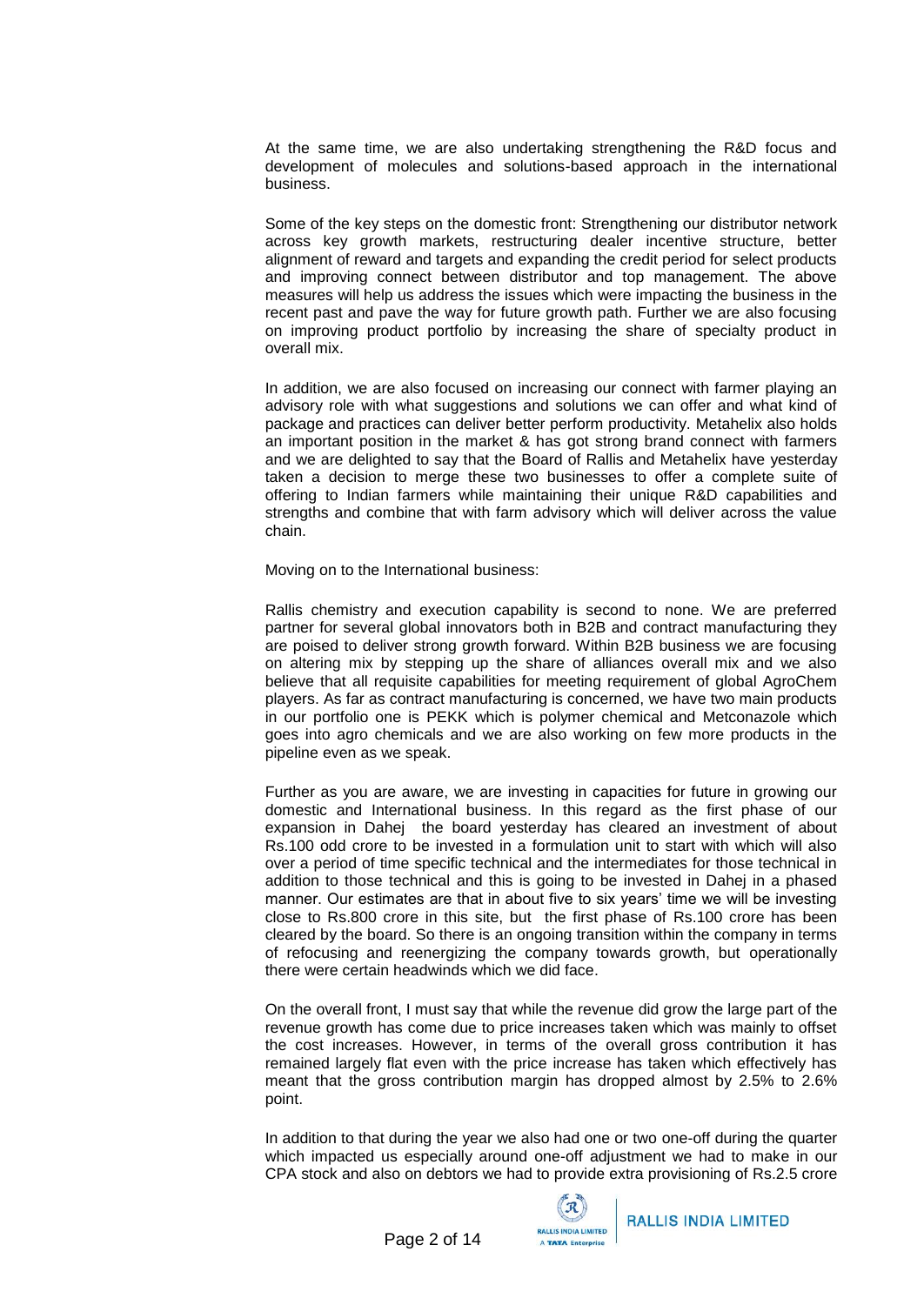because we believe the market is slightly on a weak footing in terms of the cash flows and we have to provide for these debtors on the basis of number of days and that does not change because of the condition of the market. While these debtors will come back to the company this is a policy driven adjustments, we made under INDAS.

So overall if one leave those one-off which has impacted the company, the company has managed to stay almost on a flat wicket on a GC basis while growing the revenue which was driven by the price increase, but the bottom line is impacted by one-off which needed to be taken during the quarter because of the situation in the market and certain adjustments to be made as per policy. Leaving that aside we do see that the future of this Company is absolutely on a right wicket as it has got strong relationship with farmers, the product portfolio pipeline is strong and the investment commitment from the board is extremely strong and we remain committed to growing this company to its leadership position once again.

With this I will ask Ashish to say a few words from the financial perspective because we take questions from you all of you.

**Ashish Mehta**: Thank you Mr. R Mukundan and good afternoon to everybody. I will briefly touch on the financials standalone and consolidated. As Mr. R Mukundan said there has been an increase in the revenue, but largely the revenue came from the price increase. There has been a one-off impact on the margins because of some high returns coming into the third quarter. As you all know IndAS requires provisioning of certain sales return estimates based on the ground realities and what the management had estimated in Q2 those realities did not fructify and as a result some additional returns had to be taken back which also impacted the margins and secondly on the interest cost because of the pressure in the cash a little working capital loan had to be taken while the increase is not significant, but we are conscious of that and the focus definitely will be on collections and strengthening the pace of the working capital.

> On the debtors provisioning this is more because of the expected credit loss model as provided by IndAS which is more of a statutory requirement. Management is very confident that this charge which is there as a one-off will surely be reversed in the next quarter as efforts are there to regularize and focus more on the collections. On working capital it is still an area of work for us and management believes that in the next quarter both in terms of the inventories as well as the cash position will improve. As informed the Board has also approved lot of investments presently two or three investments are going on in terms of increasing the capacity of our existing molecule where we see lot of growth coming in the International market and we believe in three to four-month time the production will start and revenues will start flowing in. For the investments with that has been cleared by the board about Rs.100 crore we are confident that we will be meeting the same withthe internal accruals from the amount of money which is still left with us and kept in investments. So overall these are the positions on the financials, and I now leave for any y questions.

**Moderator**: The first question is from the line of Ritesh Gupta from Ambit Capital. Please go ahead.

**Ritesh Gupta**: Just wanted to know the quantum about the one-off and the other expenses for which the return that you have to take?

**R. Mukundan**: The other expenses one-off let me just put them all at so there are two parts of the one-off let me one is at the EBITDA level. At the EBITDA level there are two elements which is broadly impact of higher returns coming in from the previous

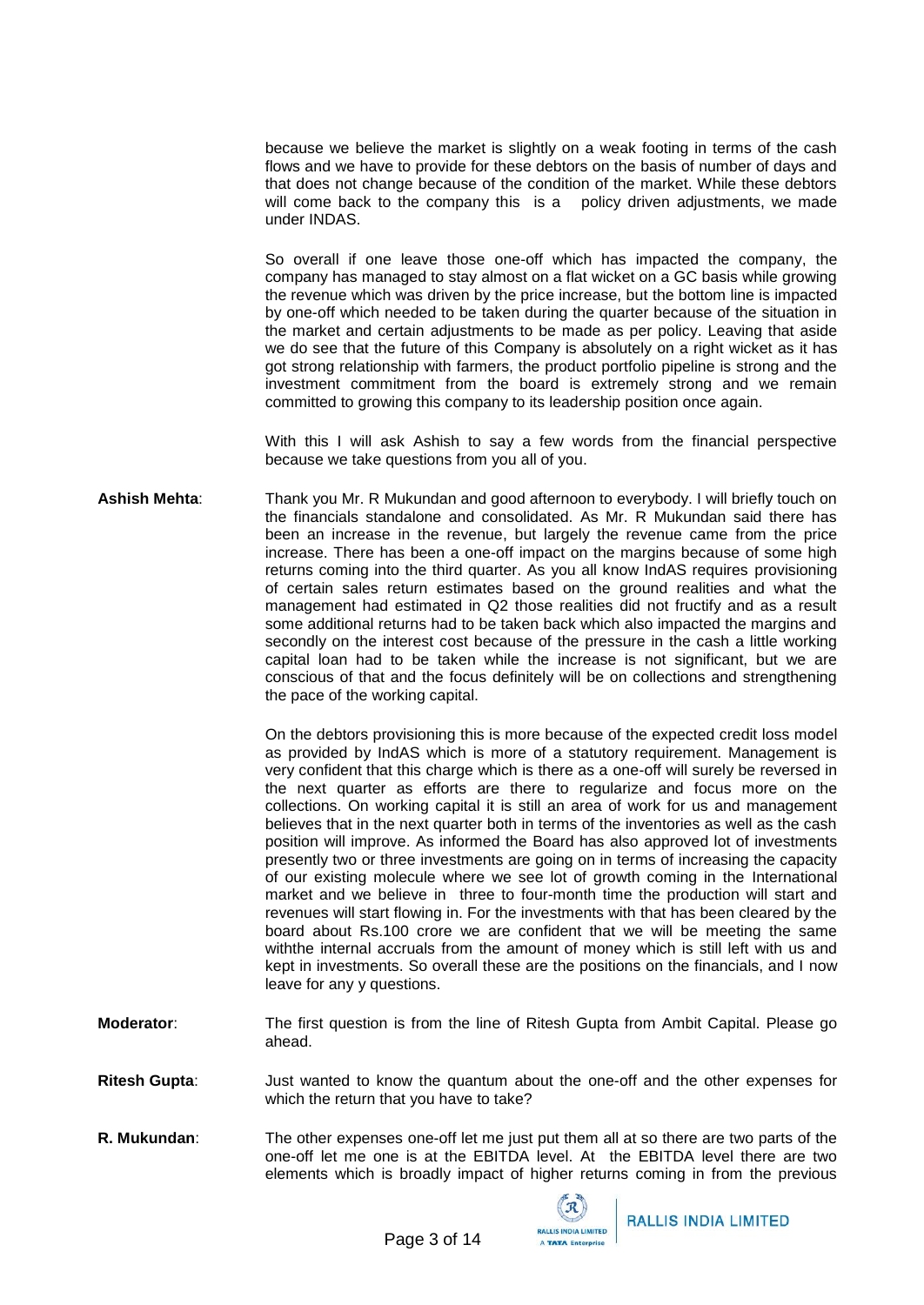quarter. When we finish the previous quarter there was an estimation done and the reality turned out to be much sharper than what we have done estimate. So to that extent I think if you see 9 month number that is a fully adjusted number rather than looking at the current quarter and that impact is about Rs.4.9 crore at the EBITDA level and on CPA which is the one new product we are trying to launch in the contract manufacturing we have to take a one-off hit of Rs.1.43 crore on certain stocks that is as per the policy. So it gives you broadly about Rs.6.5 crore was the hit at the EBITDA level. If you dive deeper into one element of that EBITDA is also this element of other expenses where there is a difference of about Rs.5 odd crore. One part of that Rs.5 odd crore is Rs.2.5 crore is about is debtor provisioning which is as per the IndAS standards which also will be reversed in a large sense because when we did have an internal review of these items we are fairly confident of the recovery, but it has not happened with the same speed with which we would have normally done.

- **Ritesh Gupta**: And all the numbers that you have talked about we are talking on a nine month basis we are not talking on a quarterly basis.
- **R. Mukundan**: This is for the quarter so all this hit have come in this quarter.
- **Ritesh Gupta**: And if you can just talk about initiatives that you are talking about I think the presentation also touched upon it a little bit on the product side and then on the dealership and the marketing side if you just dwell a little deeper I mean how you are looking to kind of increase the share of specialty products in your portfolio I think you are talking about some new dealership and new incentives schemes for the dealer etcetera if you could just touch upon both of them.
- **R. Mukundan**: See broadly on the domestic front we are going to be introducing several new products and several of the products we have introduced have started showing results and we would be focusing on those in the coming years and building portfolio. So in between I think we did have a bit of hiccup with respect to our new products and new product launches, but that is getting fixed as we speak and you would see that new products continually coming and that being supported with initiatives for dealers and distribution in the system. Secondly, I think we also have gone digital agri through the Drishti program but that is going to be backed up very shortly with digitizing internal systems which is what just speaking from the experience of Tata Chemical we have done in terms of automating the entire distributor management system and sales force automation both those investment you will see in the coming years. So that is on the fixing the internal areas for the domestic market as far as the international market is concerned we do see for two, three of our products a very strong market demand both in Pendimethalin as well as in Metribuzin and both these products what Ashish referred to and another 500 ton capacity is coming on stream of Metribuzin as we speak. We are also thinking of whether we can add additional 500 tons subsequent to that coming on stream. I think the 500 ton should come on stream by June of next year and additional capacity once we clear in the month of March by the time we finished the budgeting exercise that is all should be on stream by December of current year. So we would be seeing about 1000 tons of Metribuzin. On PEKK and Pendimethalin similar exercise is on because these have pretty strong demand in the global market and we will be adding capacities there. In parallel we are also consolidating as I said in Dahej our entire formulation and adding new formulation capacity is Dahej in addition to what have in Akola and some of the formulation being done in Ankleshwar and Akola is also being moved to Dahej for consolidation as well as streamlining the process of supply chain. There is a whole host of work in streamlining work which is going on for the domestic market.

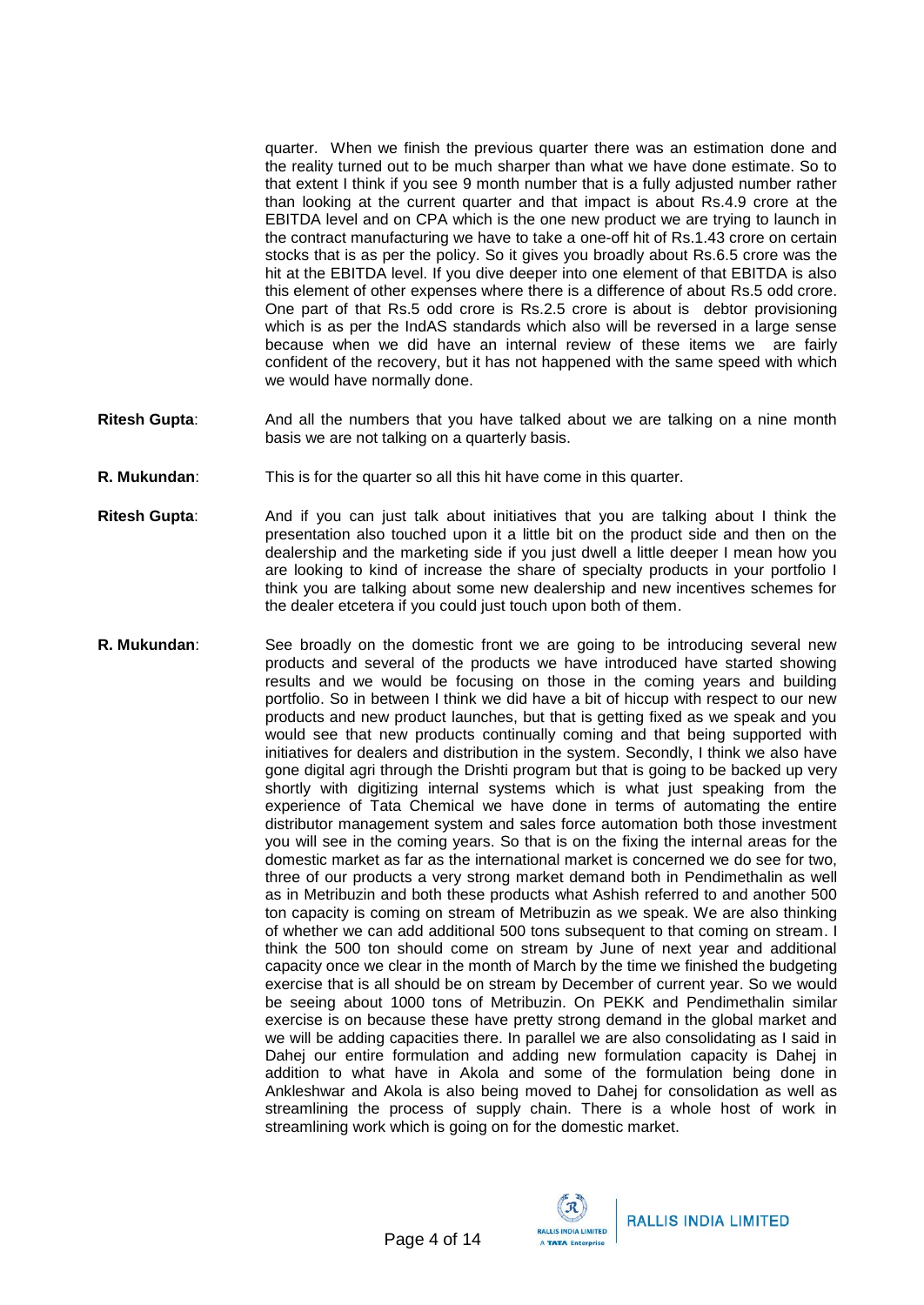- **Ritesh Gupta:** The new Rs.100 crore plant which you are talking about it is going to cater to the domestic market or is it understood that it is more of exports what my understanding is?
- **R. Mukundan:** Firstly the formulation unit is a first phase. I think formulation unit will cater to domestic market and the phase two we are adding technical capacity which will cater to international market, but that technical is going to be the phase two in our view will be close to about Rs.170 odd crore Investment, the numbers are not firm, but I will come back to you with specific number by next quarter by when we would be clear. Part of that is also to get some supply security on the intermediates which we are currently facing headwinds because of the China situation.
- **Moderator:** We have the next question from the line of Amar Mourya from Emkay Global.
- **Amar Mourya**: Just to take this CAPEX plan question I mean what you had indicated is that the first phase is largely going to be of formulation phase where we will be catering to the domestic market, so in this first phase largely the formulations will be for the existing product line or there are some new combination product which we are planning into this?
- **R. Mukundan**: Yeah there are new combinations there is a combination of some existing lines moving from as I said Ankleshwar and Akola plus we are also introducing new product lines. Also this line of formulation being invested is going to be state of the art. We are really upping the quality of our formulation unit so that it caters to the most modern standards and uses the latest packaging and formulation technology available. So, it is being done in a manner that it moves couple of steps ahead of standards where our current facilities are.
- **Amar Mourya:** And sir in terms of the cost benefit ratio like after doing this kind of Rs.100 crore kind of investment what is the kind of cost benefit as we can see into this plant?
- **R. Mukundan:** See I think it is not to be taken specifically on the Rs.100 crore, Rs.100 crore certainly has a good amount of return we have seen internally, but I think if you look at the entire capacity profile which we are looking at in terms of current molecules and future molecule and formulation demand. I think as I said this is not just Rs.100 crore it is part of overall plan of investing close to about Rs.800 crore on that site and it is being done is four steps. The first step is Rs.100 the second phase we will come to you fairly immediately by March another Rs.173 and the returns are fairly in the similar profile as current return on capital employed.
- **Amar Mourya:** You had talked about some new product getting launched in next three to four months what is that?
- **R. Mukundan:** We have got about three to four new products which are in various stages of approval and as they get approved, they are all in the final stages of clearances from the regulator. I think as it get cleared it will enter the market, but we are preparing ourselves for the next season.
- **Venkatadri** There are couple of products which are at the final stages of getting approved, one is rice stemborer that we brand named it as (Zygant that we are expecting the registration anytime when the CIB meet plus we have also got the registration approvals of couple of combinations with Kresoxim-methyl which came in the last CIB so that will be also relevant for the kharif season so they are basically fungicides. So these are the three new products that we are going to be launching in there are another two more which are in the pipeline once the registration comes through then we are hopeful of getting it sometimes in February or March and if it

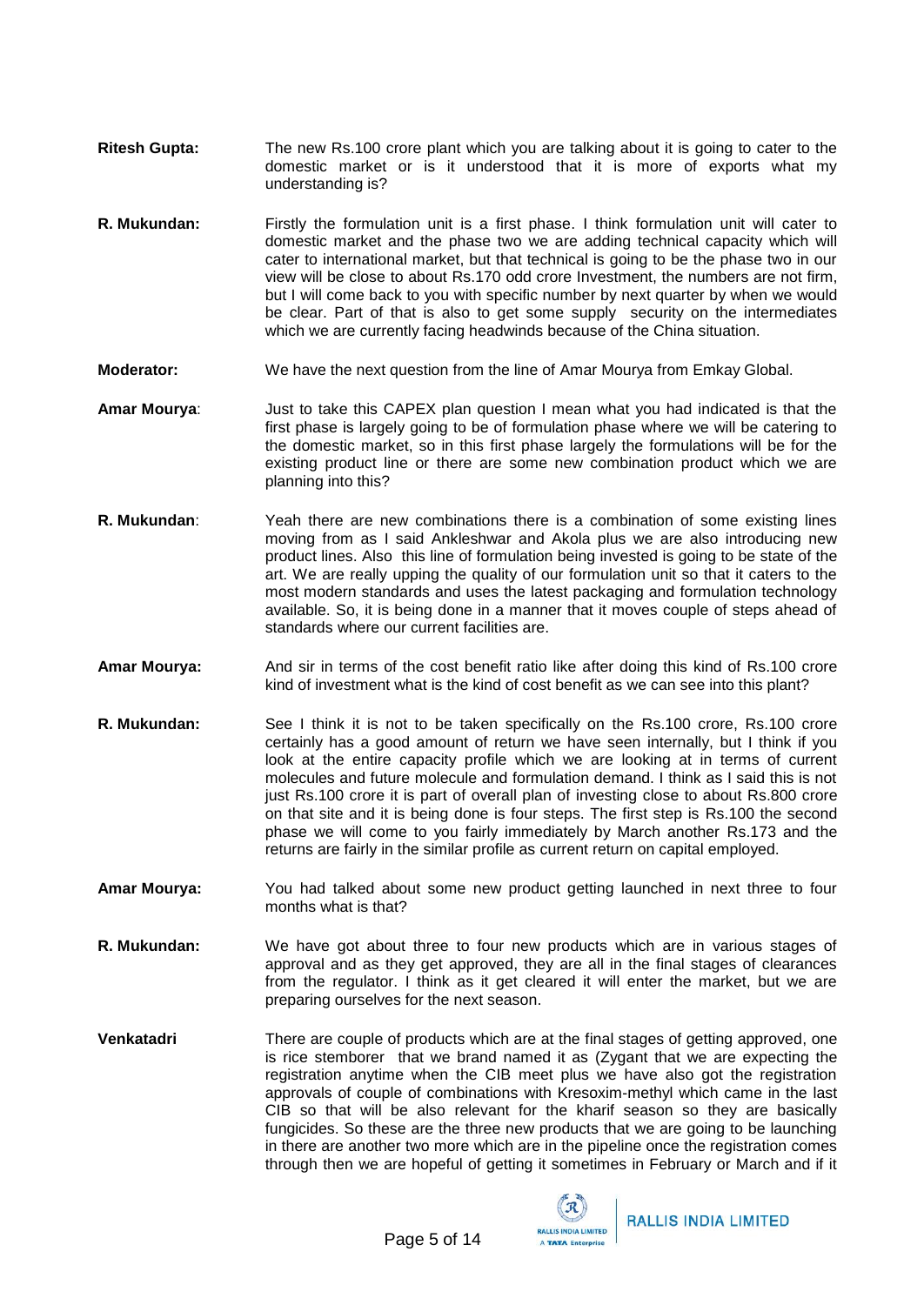comes in around that time then we will also look at that for introduction in late Kharif.

- **Amar Mourya:** And these three products one is rice and this two combination products are largely what herbicides?
- **V. Ranganathan:** No, fungicides.
- **Moderator:** We have the next question from the line of Sameer Shah from Valuequest. Please go ahead.
- **Sameer Shah:** In terms of the other initiatives that you have taken in terms of team are there any changes that we have made?
- **R. Mukundan:** So in terms of team fundamentally I think we are wanting to close out the first level of integration between Metahelix and Rallis which hopefully we will get the approvals in about nine months but I think the harmonization and the building of the teams will be running in parallel as we speak, so that is the first step. Secondly I think we have added couple of specific skills in the Company which is showing partly as increased in the employee cost, but I think the returns out of that skill sets will be excellent for this Company going forward so we will add skill sets cutting across our R&D, supply chain and marketing (and couple of people also in production who have joined us recently).
- **Sameer Shah**: So this Innovation turnover index that we track that had suffered in the last few years so how many products in terms of say product launches?
- **R. Mukundan**: So the way we have looked at it in part of the strategy is which are the under invested and under supported products in the portfolio already. There is lot of juice left in the products which we already have which is the priority number one which we want to fix and grow because there the growth potential is almost immediate which is why I spoke about Pendimethalin and Metribuzin and PEKK these are all products where the market demand is good what we need to fix is off take and capacities. We are running today at full capacity in almost all these products. So that is not going to move the needle on innovation index at all it is about what we know well, we do well, that is it and the second one about the new product pipeline Venkatadri already highlighted there are certain combination products and there are certain partner products, alliance products which we are bringing into the market. In addition to that this pipeline has been examined for the next year and also the pipeline exists for year after. So we will absolutely strengthen the products pipeline and we will come back to you as and when they reach a stage they are relevant for discussion and market launches. In terms of the International market again we are looking at process chemistry of certain molecules and certain prioritization has been done of 17 molecules of which the first phase we are focusing on three molecules process chemistry to be done internally and these are all herbicides, fungicides molecules which we are looking for as part of the registration based global sales.

**Sameer Shah**: Sir if you can talk about this Chinese price pressure and how we are tackling that?

**R. Mukundan**: There are two kinds of pressures one is Chinese price pressure the second pressure is certain intermediates few of the large international players on whom we are depended on. So as far as the Chinese pressure is concerned, I think some of these areas we are thinking of investing ourselves into capacity**.**

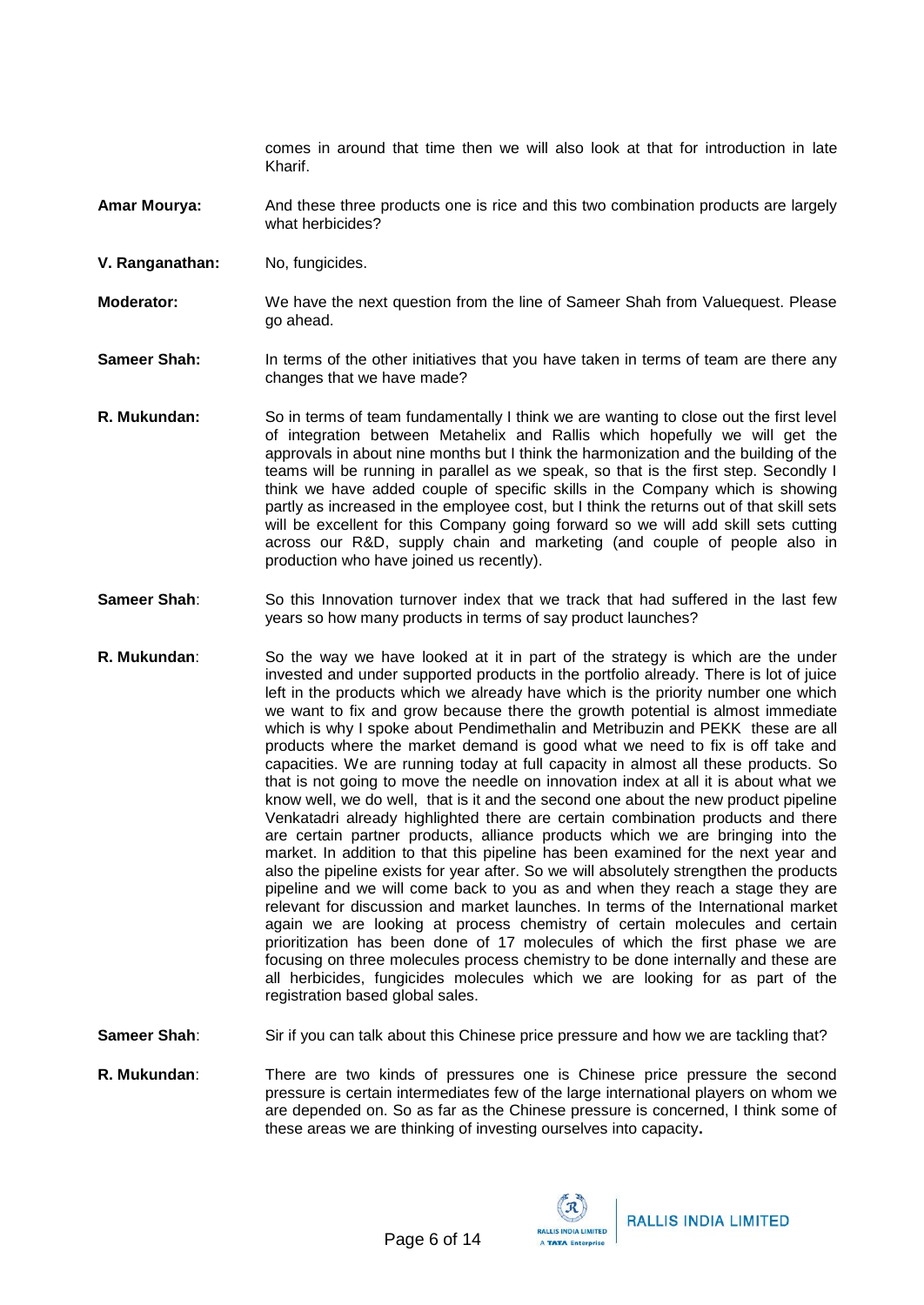- **Venkatadri:** See clearly there is an issue of availability from China as well also the increase in cost. In this particular season what has also happened is that while the cost went up translating it back into the domestic market especially has not been very strong because of the seasonal and headwinds that the industry has been facing and it is not only Rallis the entire industry has been facing the Rabi so far has not been very attractive. So clearly what we need to do is that to secure ourselves for the future that is why we are looking at some of the intermediates of the products that we are already making how do we really secure ourselves so that we are not subject to the issues that we are getting on currently. So these are all our existing molecule so this backward integration are not for obviously not for the newer molecules because they will be worked on later, but these are for existing molecules that we are anyway like for example if you look at it for example Kresoxim-methyl that we are making so we are looking at how to get into the backward integration we are also exploring for the other products as well.
- **Sameer Shah**: So basically, we are tackling it by kind of trying to backward integrate and say prioritization of molecules.
- **Venkatadri**: Clearly see in the longer term it is become very clear and this is something which I think is evident all across that we need to get more into the supply chain have a better handle on the supply chain by backward integration only then we will be able to handle both the upside that is possible because of the demand in the molecules that we are in and also to make sure that we are not getting squeezed by the cost increases from for example you know very clearly that the DMPAT which is another critical raw material has been on the upswing whereas the price into the market on acephate if I take up a very specific example where the prices have not been of the usual that as an industry we would be able to take. So these are some examples of the cost pressure and like I explained in Kresoxim-methyl we are exploring how to get into a backward integration.
- **R. Mukundan:** Broadly let me just add to what Venkat has said our approach and strategies is broadly running in two distinct directions. In the domestic market it is the breath of the offering or how wide the offering is, what is our range. As far as the international market it is going to be diving deep in few molecules and having world leading market shares in few molecules with complete security right up to the intermediates and the starting molecules for them.
- **Moderator**: The next question is from the line of Rohan Gupta from Edelweiss Securities. Please go ahead.
- **Rohan Gupta**: So, my first thing is sir that in last five years the company has done CAPEX of close to Rs.270 crore and you just announced within one hour that Rs. Rs.270 crore CAPEX Rs.100 crore yesterday and Rs. 170 crore probably in two phase. I believe that definitely the Company has been understanding the requirement of this CAPEX, but was there any reason for the continuous delays which has been done and now immediately after taking it over you have started working on that and you also mentioned that close to Rs.800 crore to be spent in five, six years including this Rs.270 crore. I just want to understand that where the company in terms of next lag of growth heading? Will Rs.270 crore a lot of this is going to be backward integration probably but what will be the next revenue growth driver for the company.
- **R. Mukundan**: So, the revenue driver as I mentioned is the current molecules which are certainly a large amount of market where we have leadership position that we are going to drive in the international market. As far as the additional molecules are concerned we have prioritized 17 molecules out of which we are working on 3 as and when we are ready to launch them, we will come back to you. And when I spoke about

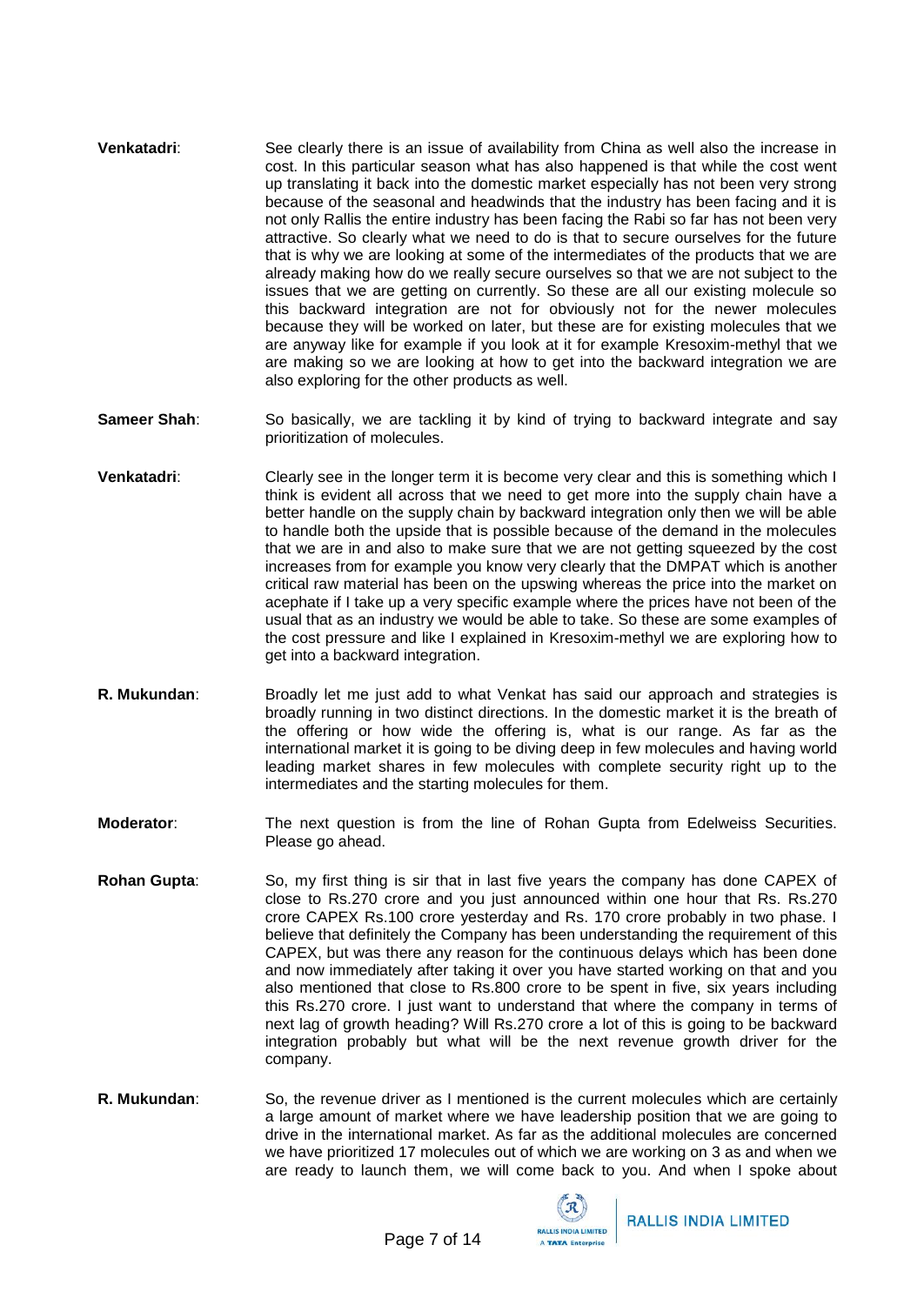Rs.100 in the next phase of about Rs.170 odd crore both these are actually with the current set of products which need capacity. Now at least this has been my learning in the couple of reviews I have done that we need to invest fast in these areas because they are immediate areas of opportunity and clearly it is an area we do not want to lose out. I do not want to comment about anything which in the past because the company is actually debt-free and I think financially there is nothing coming in the way of the company in its ability to grow. If you look at the capabilities, I did say that we are adding the bench strength in couple of areas in R&D, in process engineering as well in sales and marketing, but these are capabilities which are also very core to Rallis which it already had. So, all in all I think it is just matter of having the ambition and moving forward I think the team is very confident of delivering and moving forward in the direction.

- **Rohan Gupta**: So, definitely it seems that we have probably under invested in last four, five years, but do you see that we have lost some opportunity because of this being late in the cycle and I think that in a 'Make in India' or chemical manufacturing picking up in India from taking market from China other companies have already started picking up and have significantly invested, so do you see that we are somehow late in the cycle and that may affect some of our growth?
- **R. Mukundan**: Not really, I think we are not late at all in any cycle because cycle is a normal trend running for next 10 to 15 years. So, this is not an event which is going to vanish in next three, four years and our investment patterns if I look at it is about 18 months to 24 months most of the investment start paying off. So, clearly there is room for investing for next six years because you can then reap the benefit for the next 9 years going into 15 years or so. And in Indian market in terms of its ability to provide process engineered solutions for all the molecules which are there and some of them coming off from the patent into generics. I think we have got all the capabilities and we will work and work even harder going forward. I think this is a very much a beginning of the cycle. So, I do not think we have lost much of the runway as yet.
- **Rohan Gupta**: So, just a last on the strategy front only so definitely we are building our own capabilities and investing by our own, but given the Tata Chemicals parentage with a strong balance sheet of both Tata Chemicals and Rallis, do you see that even the opportunity are so high and so fast that can any acquisition or any inorganic growth opportunities in a chemical space?
- **R. Mukundan**: So, to be fair I will limit my answer to what Rallis used to do. So, in terms of seeds we will be looking actively at certain targets, certain acquisitions which are very much on our screens. And as far as Agrochemicals is concerned we will look at it only if it is a bolt-on. Currently we think we have line of sight to a solid growth which is internal, but if there are some interesting bolt-ons which come we will certainly look at it. Let me highlight for example the organic entry into API in my analysis and this is not to be taken as a firm view going forward maybe more difficult than an inorganic approach and we will look at that options certainly for specific segments, it is not going to be all across. So, in the core area of agrochemicals I think we will look internally as much as we can in terms of own growth. If certain interesting opportunity comes, we will certainly have a look at it, never say no, but what it looks like is certainly we need certain bolt-on acquisitions in the area of seeds and also this entry into API through CPA on our own. I think it is not giving us the scale and the rate of growth in that space is bit too slow and it may warrant certain moves which maybe beyond organic.

**Moderator:** The next question is from the line of Abhijit Akela from IIFL. Please go ahead.

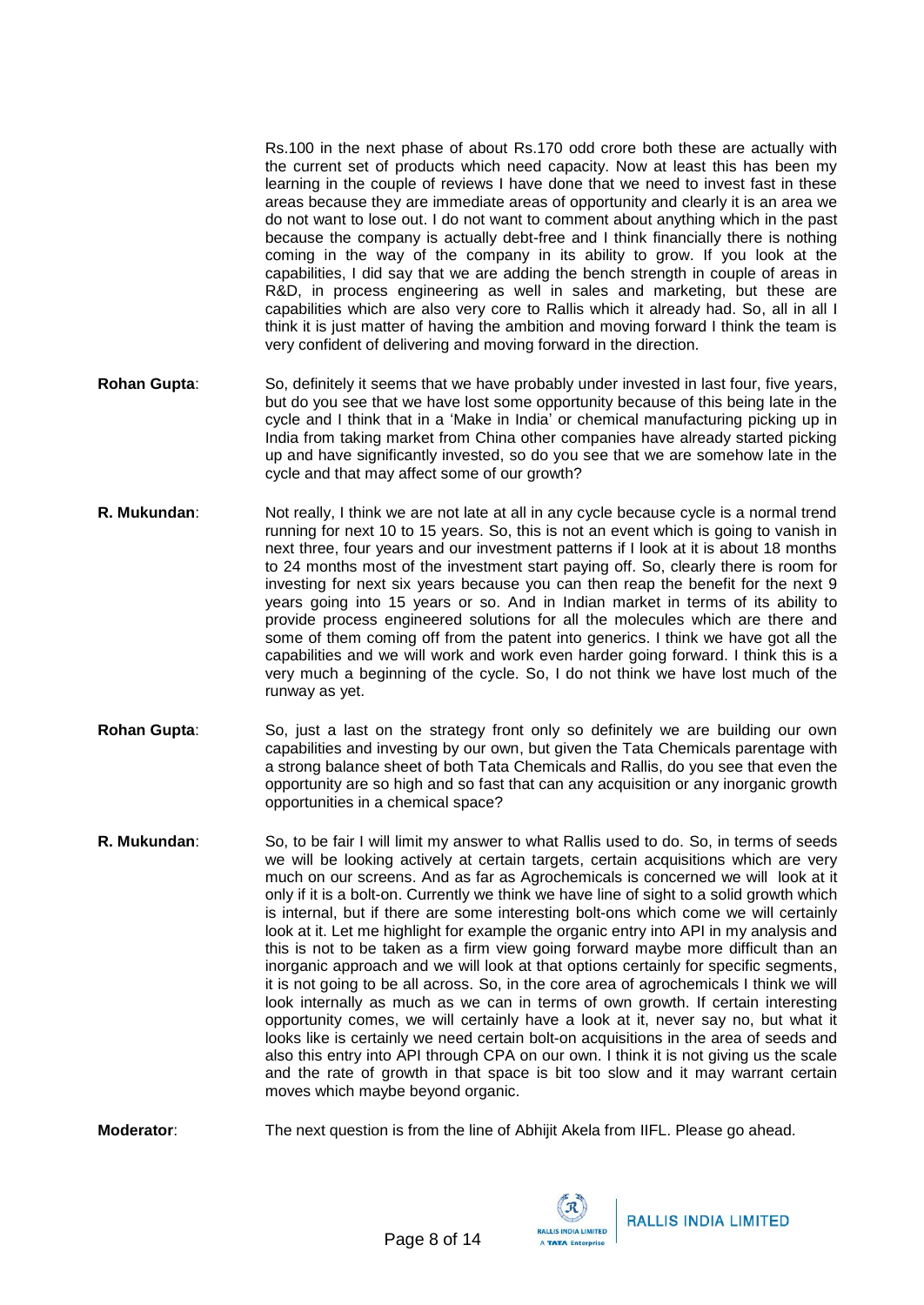- **Abhijeet Akela**: I just wanted to clarify a few things that I did not get very clearly earlier on in the call, so with regard to the one-off items you spoke about I got Rs.4.9 crore as sales returns, Rs.1.4 crore as write-off on CPA and then could not exactly understand where this Rs.2.5 crore provision for doubtful debts came is that?
- **Ashish Mehta**: So, the expected credit loss model there is a way of calculating as to what could be the expected loss on the sales what you have made, based on that this provision has been made. Going by the past experience of last five years, we do not have a single case of any item being taken as bad debts. While internally we have a policy of providing for any debtors or receivables which are beyond certain period, but then it gets provided if it crosses a threshold ageing limit and then when it gets collected it gets reversed. So, this provision was more out of a statute requirement than an actual scenario so that also has an impact.
- **R. Mukundan**: I think the clarity Abhijit is that the Rs.4.9. Rs.1.43 is separate line item and Rs.2.24 is a separate item. They are not subset of one another.
- **Abhijit Akela**: So, this Rs.4.9 plus Rs.1.3 is above EBITDA and Rs.2.2 is below EBITDA is it correct?
- **R. Mukundan**: No, they are all forming part of EBITDA only let me re-correct that. So, let start by saying there are four elements which are impacting EBITDA, but two of the elements are lying inside the line item called other expenses which you see in the SEBI sheet and those two items are Rs.2.24 which is the debtor provision and there is an increased cost which is on account of certain initiatives you have taken in terms of IT, digitization and all which we have commenced this projects and that is costing about Rs.3-odd crore which we have sanctioned during the quarter and there is a difference between what we spent last quarter and what we are spending now. So, that takes care of Rs.5.24 crore odd increase which is lying inside others. There are two other items in addition to this which are impacting EBITDA that is CPA write-off of Rs.1.43 crore and impact of high sales return which is Rs.4.9, is that clear.
- **Abhijit Akela**: So, the CPA write-off will come under (COGS) cost of goods sold and the sales returns would obviously be knocked-off against sales itself.
- **R. Mukundan**: Yes, but it leads to loss of margin so it will get knocked- off.
- **Abhijit Akela:** And CPA is the pharma products that we had launched last year?
- **R. Mukundan:** I think this is what I commented earlier on CPA, so we are examining several options in that area. One option is that we do feel API is an interesting area, but I think just doing one molecule and just doing it organically not giving it the right kind of thrust so we may look at options beyond just organic that is one way. In any case as far as CPA is concerned and the direction in that one newly molecule is concerned we will take a call whether it is the right way to utilize our assets or we have to utilize those assets towards products which are profitable in our portfolio and are well-established. I think that call we will come back to you by the month of March.
- **Abhijit Akela**: One last thing the raw material cost trends could you just comment on where we stand now, I understand that chemical prices have started to come off in many places so how do you see that shaping up in the March quarter and then beyond?
- **R. Mukundan**: There is a slight drop-off, but one of the things we are very conscious some of the key molecules we are in we are looking at the strategic drivers behind the input raw

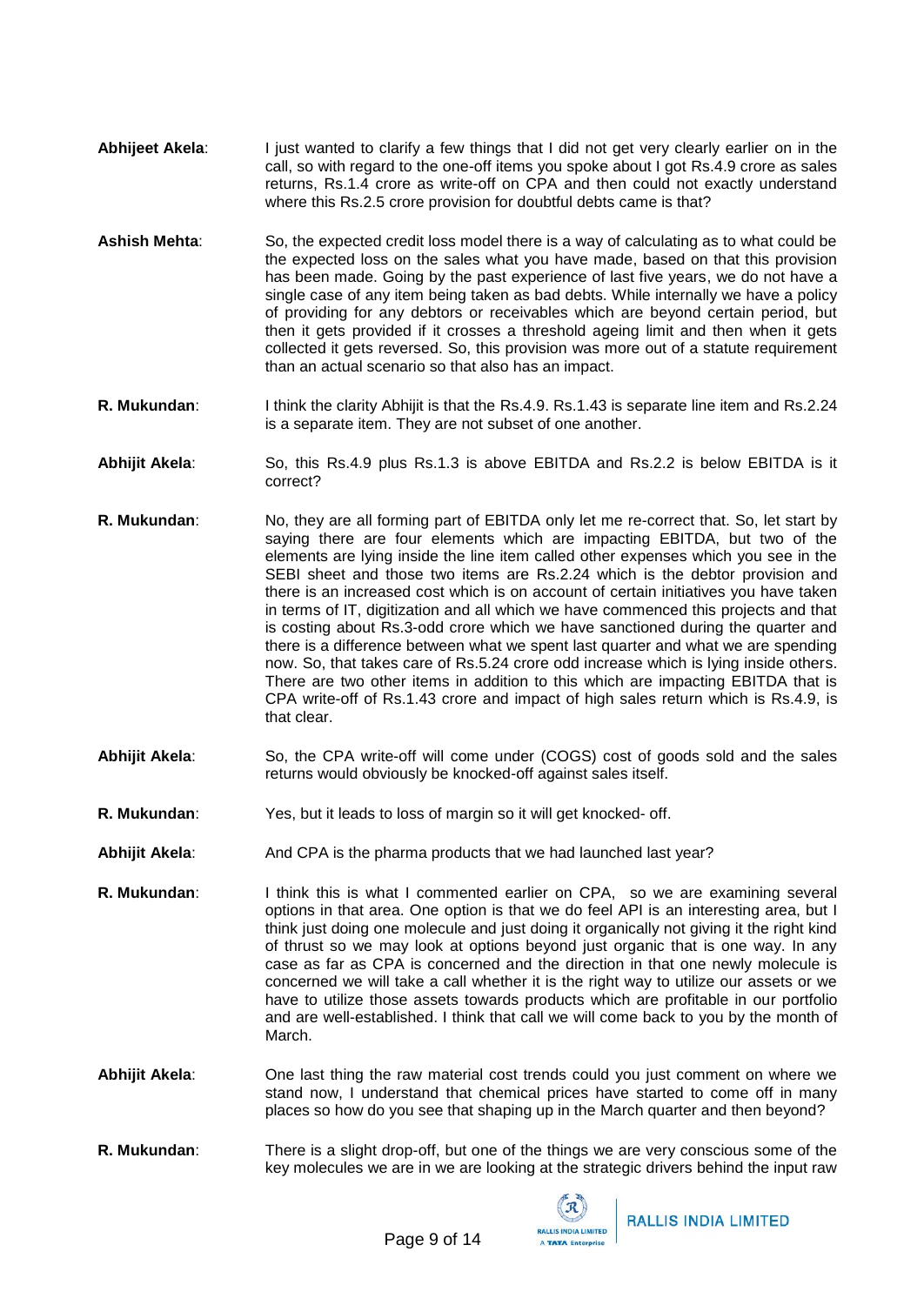material and if these strategic drivers to our detriment we are looking very hard how to backward integrate and secure ourselves. So, that is clearly a work which we are doing so that we are not left to the vagaries of the market and we do not have to explain every quarter what is going on. So, if your question is are the margin percentage is going to come back, I think it is a bit of early day give us time till March we will let you know exactly what the position is at that point.

- **Abhijit Akela**: Lastly, is it possible to share a breakdown of the revenue growth between the price inflation versus the volumes and also between the domestic and the export business?
- **R. Mukundan**: Let me give me a brief color, Ashish can add more. The brief color is the bulk of the increase in the overall revenue has come through price increases and in the international business the way it has played out is that price increases the volumes have been flat.
- **Ashish Mehta**: Just to add what Mr. R. Mukundan said our price increase has been there largely in the international market. It also has the impact of FOREX also because if we have to compare previous year versus this year the FOREX movement also had a little bit of a positive impact on the revenue.
- **R. Mukundan**: On the domestic front let me also highlight this that in the domestic market, the market has been very weak which has not allowed in several products to pass on the cost increases in terms of price increase and that has been the situation we have faced. We do not know when that will correct itself, but that is the situation in the market.
- **Moderator**: The next question is from the line of Aditya Jhawar from Investec. Please go ahead.
- **Aditya Jhawar**: Sir you mentioned about the rejigging strategy in terms of product launches if you can help us understand that as a strategy what real change, we have implemented in terms of the thought process of the new product launches? How many do we plan in terms of section 9(3) and section 9(4) launches going ahead every year for the next two to three years?
- **R. Mukundan**: We will come back with those specific number in the next call. I think suffice to say that we are going to be looking at continued focus on expanding portfolio and also entering in the international market in few molecules where we will be leaders.
- **Venkatadri:** Also what I would like to say is that like we have always mentioned when we talk about any of these launches, we primarily look at where we have either a 9(3) of our own or anything from alliances. The co-marketing is not something which we highlight too much. So, between these two we have got a rich pipeline and we have been telling you minimum two to three launches will take place year-on-year which will be differentiated products and that I am reiterating that so you will see that happening year-on-year.
- **Aditya Jhawar**: Sir you also mentioned about expansion of distribution network sir if you can help us understand I mean say quantify what percentage of distribution you have added how much touch points you have added this year something of that sort?
- **R. Mukundan**: So, we will come with specific targets on that and specific numbers in the next call, but suffice to say I think we are very clear that there are strong products and relatively weaker market so we can begin to penetrate. So, we are looking at that very seriously and the work is going on as we speak.

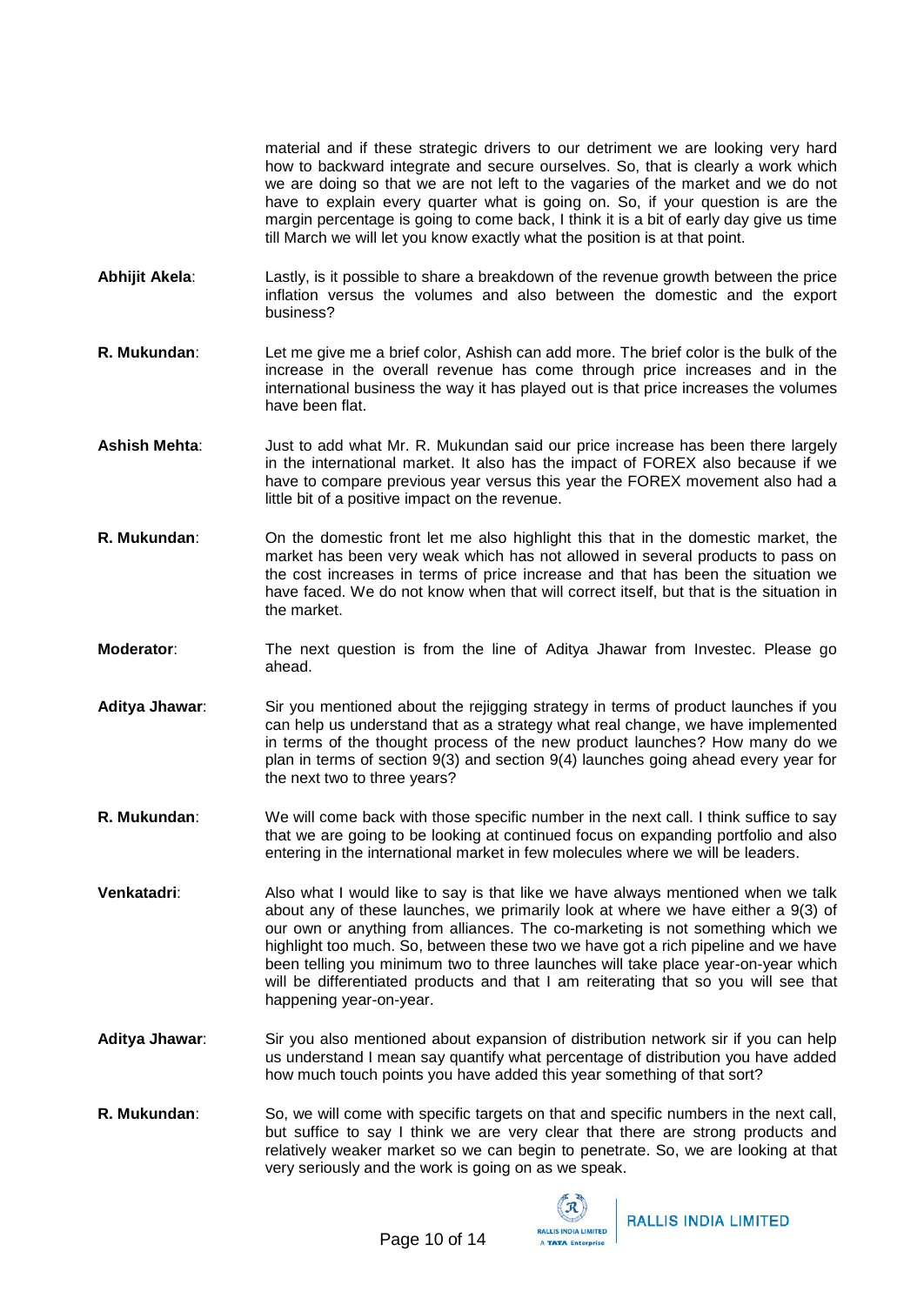- **Aditya Jhawar**: Sir finally question again on margins, the pressure from China has been consistently there for couple of quarters, so what percentage of our raw material or say as a percentage of sales are source from China how the number has moved in the last couple of quarters? Did we develop alternative supplies from India or you indicated that backward integration would come in the next couple of quarters if you can give some colors on that?
- Venkatadri Just to fill you back on the distribution part of it, like we do every year we do the distribution network mapping and what we had done specifically in '18-19 was we had relooked at the numbers and all the distributors who are not really adding value to us many of them were small guys, but long tail we did kind of take them off and we did add a number of them who are much larger in size so that is something which we did in 18-19 and again this is an exercise that we typically do at the beginning of or the fag end of the year for the implementation in the next year. So, we will be doing a similar exercise now in February and March and then take it forward for implementation. On the import percentage see as a strategy for the last couple of years we have noticed that China is being very unpredictable. So, one of the critical things that we work on is how we develop alternate sources within India. So, one of the key targets that we work on is import substitution  $-$  one is developing local venders and second getting multiple supplier for the same product even if it is coming from China. So, that is something that we have been doing on an ongoing exercise. What we are now saying is that for some of them we now need to make it ourselves rather than keep only looking at alternate sources. So, while alternate sources from India would continue, we are also going to be investing in backward integration.
- **Moderator**: The next question is from the line of Ajay Bodke from Prabhudas Lilladher. Please go ahead.
- **Ajay Bodke**: So, I have two requests firstly, I would request the management to kindly mention the one-offs either in the press release or in the investor presentation because the group companies like TCS and Tata Motors have taken a lead in embracing transparency and that is a first suggestion. **R. Mukundan**: Noted, we will take that into account.
- **Ajay Bodke**: One question I have on the Rs.173 crore of Phase-2 CAPEX that you have mentioned the details of which you will be announcing in March, what is the funding that you have in mind will it be entirely through internal accruals sir?
- **R. Mukundan**: We have funding capacity we have tested it. I think both Phase-1 and Phase-2 will be internally driven and we do not see any need for any additional support and the balance of the number with the phasing will come back specifically whether we need to have a temporary pump up in financing is arranged, but clearly it is not going to be diluting any equity at present point of time.
- **Moderator**: We have the next question from the line of Vishnu Kumar from Spark Capital. Please go ahead.
- **Vishnu Kumar**: Sir, these investments that we have spoken about in terms of formulation and technical, if the technical prices were to say immediately improve and supply availability from China fast forward two years and even then under the stress case will be still generate reasonable returns I just want to understand your thoughts under the stressed case how things will play out?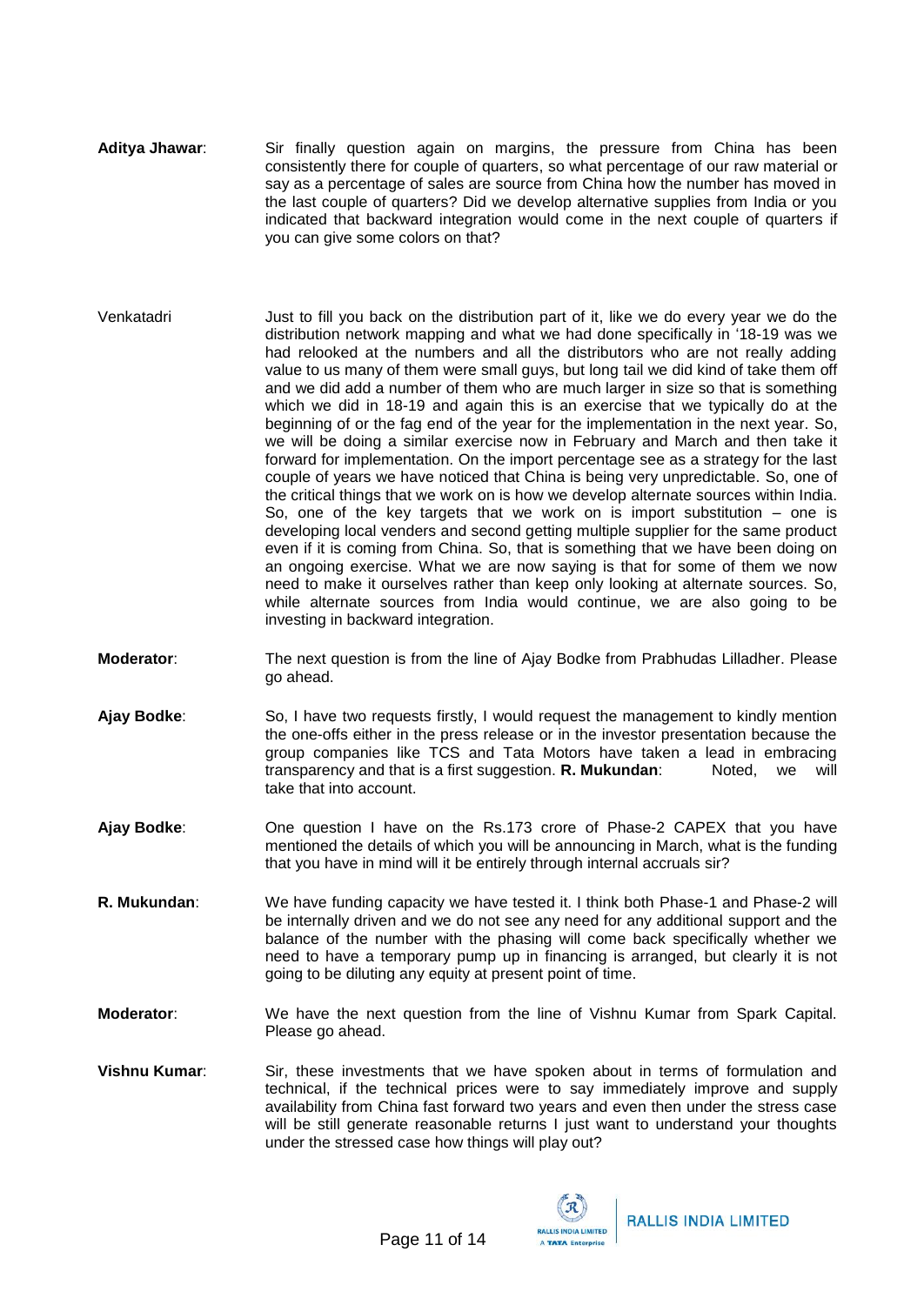- **R. Mukundan**: I think very clearly, we have done this with the current and slightly tighter norms being applied and we do not see the norms dramatically going worsening, but even under slightly more stress case it is perfectly fine.
- **Vishnu Kumar**: So, you did mention that you are looking at I mean you are looking at being global leaders for two, three chemicals, could you explain which one of those and what price advantage would we have over China at this point in time?
- **R. Mukundan**: I think already we have advantage in several of these molecules like Metribuzin or Pendimethalin. I think it is for us to have the capacity to go out and get the contracts and get the registrations it has nothing to do with any competitive pressure on that. I think if I really look at it the cost structure and the revenue model which exist for these molecules clearly it is ambition and how much we want to go and get.
- **Vishnu Kumar**: Finally, you did mention that you are also looking at global registration I think I just heard that statement as well, so would we now go also register globally in certain countries I want to understand that part?
- **R. Mukundan**: Yeah, we are doing it.
- **Venkatadri**: This is you know that the registration process internationally is a long game so we are in it. So, many of our molecules are already registered in some countries I am talking about the big ones and many of them are at the fag-end of getting the approvals. So, we expect some of that to kick-in, in the coming years and we are continuing to apply for registrations in many places.
- **Vishnu Kumar**: Okay if my understanding is right you are mentioning that we will do B2C registration in certain geographies and we will sell directly under Rallis brand name?
- **Venkatadri** See the point is that what the flexibility that you get is that there are two types of registration. One is a source registration and second is your own registration. In a source registration you are kind of stuck with that particular party who is buying from you, but if you get your registration even if it is not B2C it is B2B but you have flexibility in selling to more parties in that particular place that is what we are now talking about. The B2C part of it there are certain things that we are looking at but they might be in geographies which are more amenable to the way we are working.
- **Vishnu Kumar**: And which geographies these B2B we are registering?
- **Venkatadri:** Clearly there are only three large geographies the big boys are only US, Europe and Brazil.
- **Vishnu Kumar**: Sir finally, on the domestic market if you could just stress on the current stress in the market which geographies are doing well and how do you see the inventory system going into next year and there are also talks about potential El Nino next year just want your thoughts there?
- **Venkatadri**: See very clearly, I think you know much better than I do because you track all the companies in the sector and clearly, we have seen that this particular year we have had lot of stress in Karnataka, we have had stress in Telangana, Andhra we have seen stress in many of these states. We have had a big problem in Gujarat if you remember so many states have had Punjab, Haryana also in parts of Kharif. So, if you look at it almost half of the country has been on a pressure during the year that is something which is reflected in higher stock levels across the industry. Going

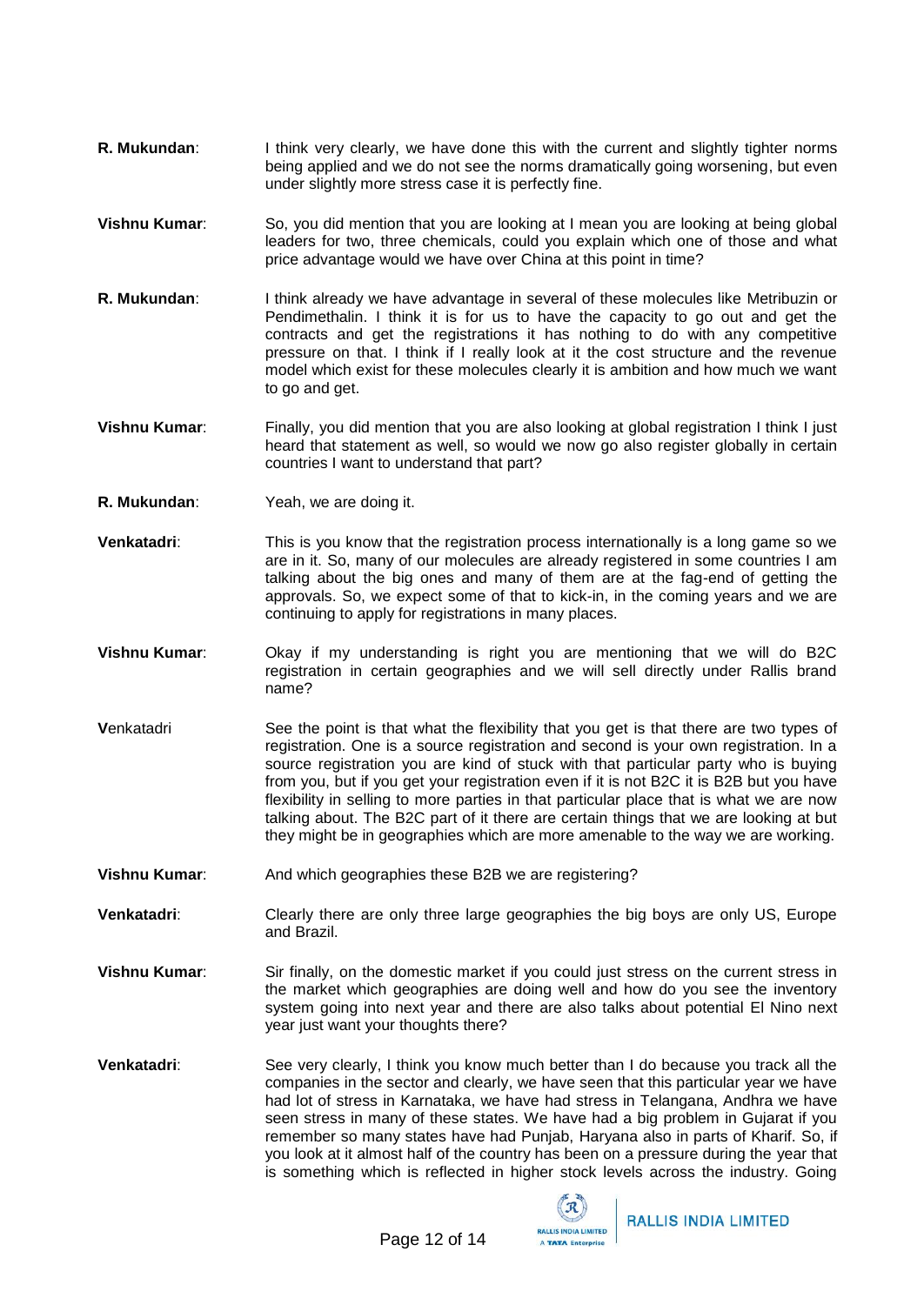forward very clearly, the way we all need to work out is that we cannot run away from the fact that monsoon will go up and down, the important thing that we are working on it how do we de-risk ourselves from the vagaries of monsoon, is there a way we can mitigate ourselves.

- **R. Mukundan**: Let me step in I think this whole initiative of digitizing and sales force automation and automation tools it improves the agility. I think we cannot say that all over India the weather has been bad. Obviously, food grain production would not go year-onyear up if weather all over India is going to be bad and we cannot say reservoir levels all over India are going to be low. I think agriculture will continue to grow irrespective of what market is and we have to figure out a way how do we respond well in a manner that we are able to be more responsive and quick and move the products to the market segments and sector where it will be needed. Secondly, I think we need also to have array of products which are at different price and value points which the farmer can access. So, these are issues which we will deal with as we move along. It is a constant story which I get to hear in this space about weather being a big issue. If it is an extreme drought weather is an issue, but I think normal vagaries which happen I think should not be an issue each company will create out its own model and we are working on our model which is to focus on stress free districts very clearly and on the stress district have a predictive approach to selling which means we will have greater agility and ability to predict where we need to place our products. Placement itself will be depended on that, but as far as the next year is concerned I think there are conflicting signals and we will keep a close watch on that.
- **Moderator**: The next question is from the line of Ranjit Cirumalla from B&K Securities. Please go ahead.
- **Ranjit Cirumalla**: I have just couple of questions earlier during the year, looking at the stress at the user end we have kind of relaxed our working capital to extend some credit to the dealers and probably during the Q3 we have also witnessed some pressure on the cash flows and Mr. Ashish has eluded that the interest was also to the extent on the higher side in this quarter, so just wanted your thoughts going forward whether you would continue to be accommodative to achieve growth or would there be any change in the policy?
- **R. Mukundan**: As far as my suggestion to the team and what the team is going to focusing on is that we need to give credit to credit worthy distribution channels and where it is warranted. So, in my mind giving credit is not a bad idea, giving credit without enough securitization or enough credit checks is a bad idea and close monitoring of the credit is always important when you give credit. So, we will be looking at these internals systems and we will give credit as it is appropriate to the market needs. I think helping channel to sell better and sell more they are after all our partners and we need to have partnered approach with them. But that does not mean that we leave money on the table and run a credit risk which is unmanageable. So, let me say this as a Company we would be balanced in our approach on credit in terms of release of credit but very risk averse in putting systems in place to ensure credit loss does not take place.
- **Ranjit Cirumalla**: The second question is on more on the marketing aspect now since the growth aspect is very clear and is more on the company strategy, we have a very strong network and connect with the farmers. So, we are also looking at exploring the comarketing tie-ups in future?
- **R Mukundan**: Let me put it like this our preference is for own products and secondly, through alliances where we own the brands, but certainly comarketing will be used where we have to fill in gaps tactically as well as strategically. So, there is not a 'No' so